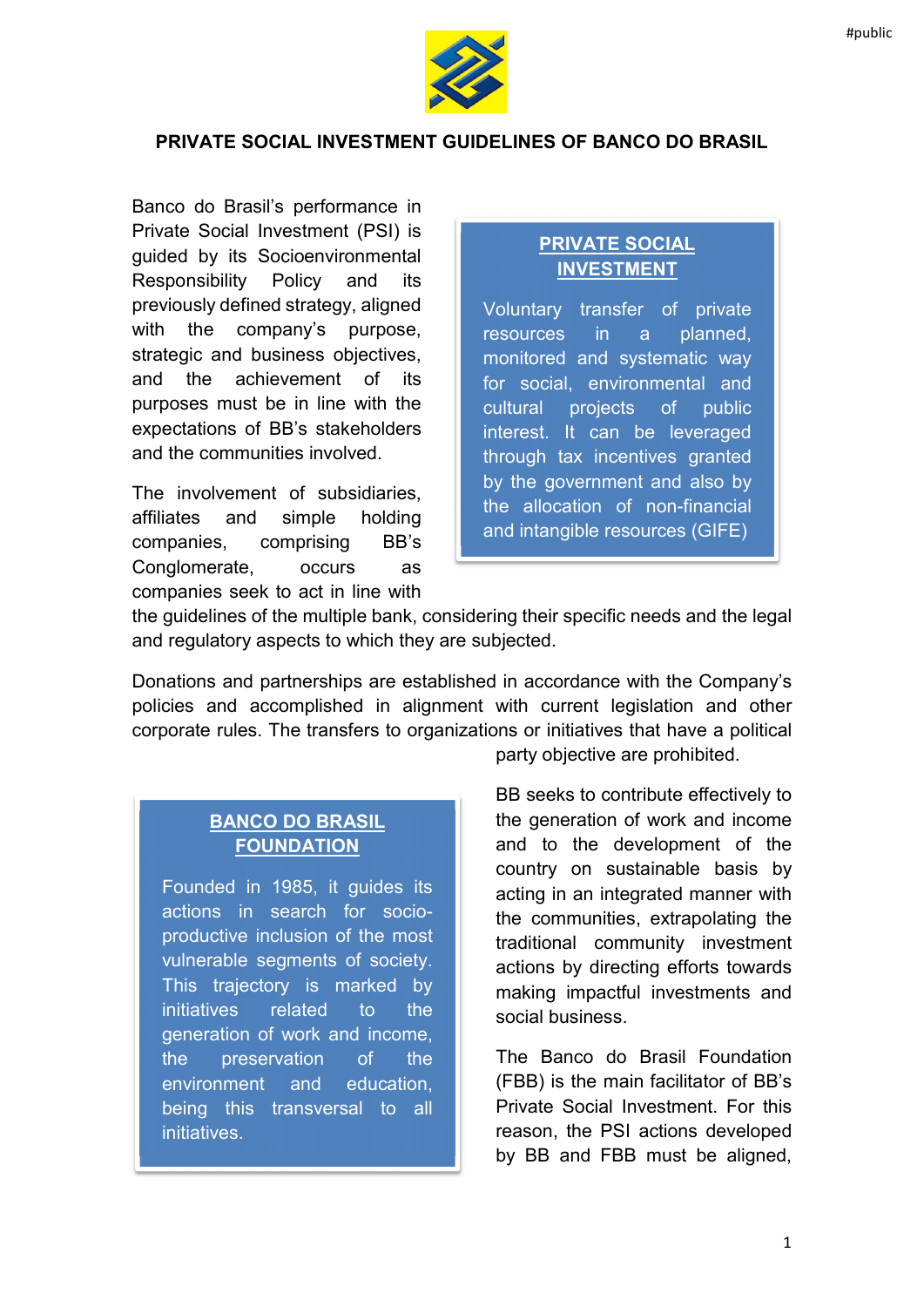considering the Foundation's strategic plan, that counts with the engagement of several stakeholders and defines the aspects that will influence its performance in social projects, aimed at environment, sustainable development, socio-productive inclusion, education and the reapplication of social technologies.

As FBB's founder, BB transfers funds according to its budgetary and financial availability, based on established

## SOCIAL TECHNOLOGY

Replicable products, techniques or methodologies, developed in interaction with the community and that represent effective solutions for social transformation.

criteria, in the range of 0.3% to 5% of its Operating Result for the last fiscal year ended.

Private Social Investment is monitored continuously and allows, in addition to verifying the results achieved and measuring the effectiveness of the actions developed, to identify the most effective ways for its execution.

Therefore, FBB has a methodology for measuring the effectiveness of its programs and projects, for which it identifies a set of indicators. The data collection and the analysis process is carried out on-site visits or remotely. Own forms are used and take into account aspects of the project execution, and issues related to the participants and the sustainability of the enterprises in their economic, social and environmental dimensions, and considers:

- Ground zero assessment of the initial situation of the projects and their participants;
- Subsequent milestones assessments, which measure the evolution of the effectiveness indicators by comparing the data collected.

In addition to the transfers made to FBB, the Bank leverages its performance at the PSI directing part of its income tax due through fiscal incentives to projects that stimulate public policies in social initiatives, such as, guaranteeing the protection of children and adolescents (FIA) and the elderly (Elderly Funds) and the Care Programs for Cancer Support (Pronon) and the Health of People with Disabilities (Pronas/PCD), in addition to supporting cultural and sports projects and actions. It also encourages the donation of resources, food and various items to third sector institutions, as well as the voluntary performance of its employees.

All PSI carried out by BB, including those of a non-voluntary nature, follow the integrity measures adopted by the Company and its Foundation. The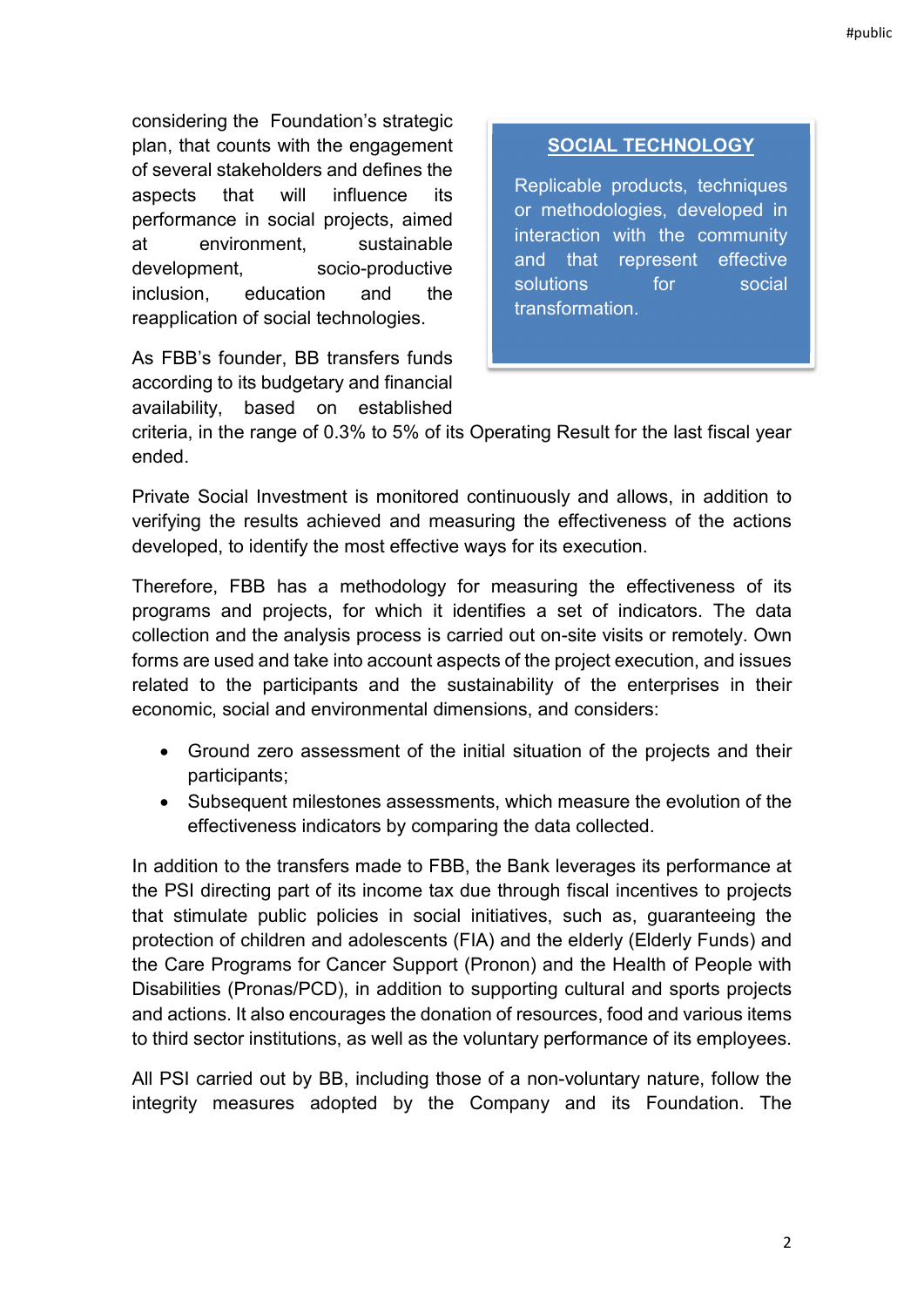#### SOCIAL BUSINESS

Economically profitable initiatives that seek solutions to social problems – using market mechanisms – with the objective of reducing socioeconomic inequalities in a sustainable manner and guaranteeing income, productive inclusion and access to public services.

transparency of information is guaranteed through public and audited disclosure performed by the Bank, according to the guidelines of the Global Reporting Initiative (GRI), through the Annual Report and the FBB's Activities Report and Integrity Program.

Integrated with the PSI strategy, Social Business tends to be a natural evolution of sustainable projects supported with this type of investment, promoting and

strengthening the financial inclusion of the public served, in a manner appropriate to their needs.

Examples of these businesses are financing under Guided Productive Microcredit (MPO), the National Family Agriculture Development Program (Pronaf), the BB Accessibility Credit, the Fund for Financing the Higher Education Student (FIES) and the Government Low-Income Housing Project (Minha Casa Minha Vida - MCMV).

By adding social investment actions, whether carried out directly by BB's Conglomerate or developed by FBB, with social businesses, Banco do Brasil aims at the sustainability and development of the communities in which its inserted, contributing to the achievement of the goals established for the Sustainable Development Goals (SDGs) and in accordance with BB's Sustainability Plan.

The Bank seeks to create a virtuous cycle, in a "win-win" process, generating value for both the community and the Bank, which can be summarized in the diagram below: